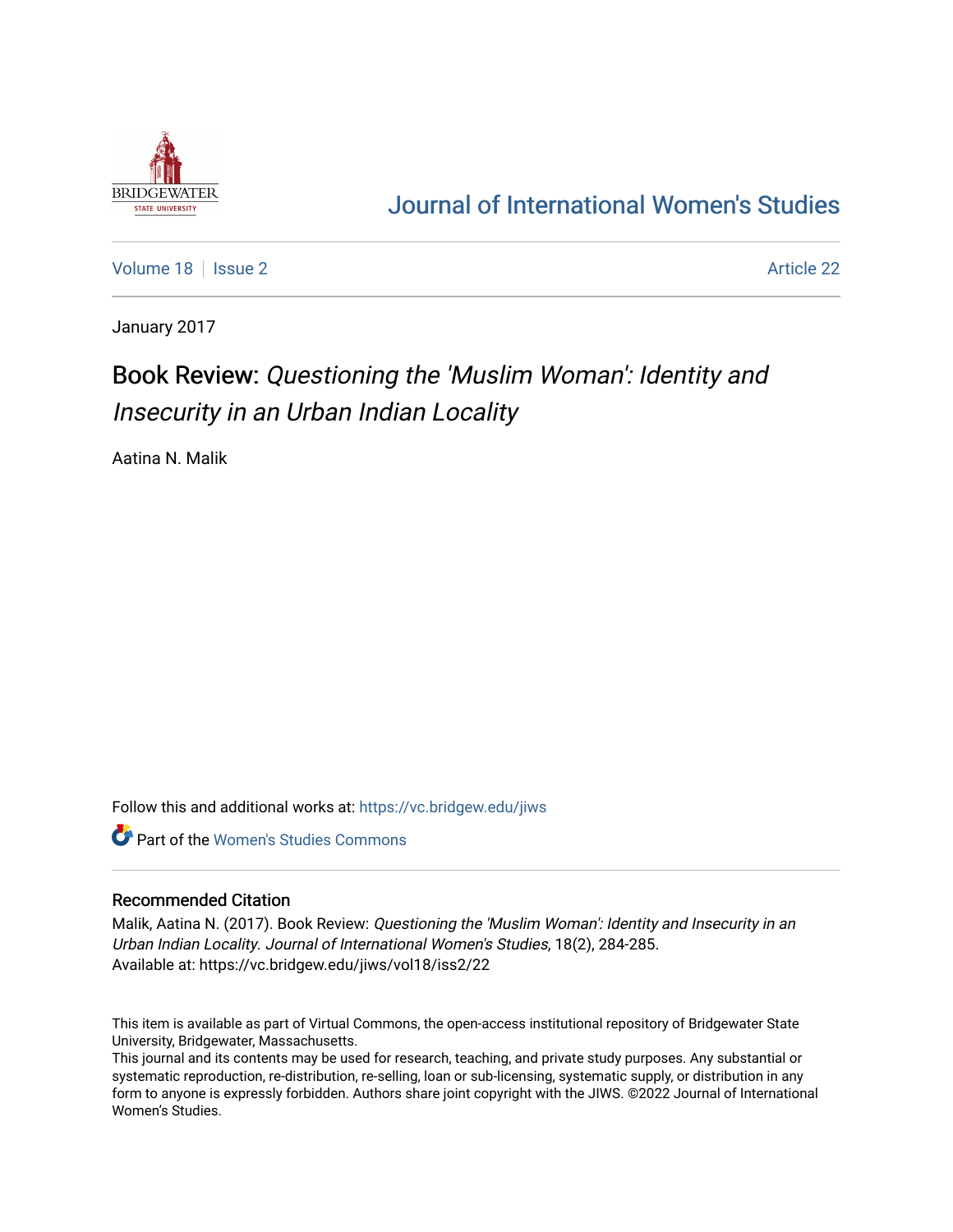#### Malik: Book Review

This journal and its contents may be used for research, teaching and private study purposes. Any substantial or systematic reproduction, re-distribution, re-selling, loan or sub-licensing, systematic supply or distribution in any form to anyone is expressly forbidden. ©2017 Journal of International Women's Studies.

### *Questioning the 'Muslim Woman': Identity and Insecurity in an Urban Indian Locality***, Nida Kirmani, 2013. Routledge, India. 246 pp. ₹.695.**

Reviewed by Aatina N. Malik $<sup>1</sup>$  $<sup>1</sup>$  $<sup>1</sup>$ </sup>

Nida Kirmani's work challenges the category of 'Indian Muslims' in general and 'Muslim Women' in particular as a product of colonial and postcolonial discourses that look at them as homogenous entities. 'Muslim Women', she argues are studied only as a sub-group of 'Indian Muslim Community' owing to the Orientalist and the Feminist approaches. She attacks the way Muslim women are talked about just in terms of religion i.e. Purdah, Muslim Personal Law or the associated social problems and are thus, projected as victims who are waiting to be rescued. She also brings forth the concern that the scholarship on Muslim women is bereft of their own voices, leaving a lot of gaps in understanding their situation on ground. Her work is thus, based on decentering the "Muslim Women" which does not mean that she rejects the importance of religion and gender in their identity formation rather understands their significance in juxtaposition with other identities along with the contextual knowledge. For Kirmani, identity is not a static or fixed thing; rather identity formation is a process, i.e. it is always in the making. Moving beyond the understanding of Muslim women as a unified category with Islam as the defining factor of their lives, she locates them at the intersection of gender, family and community within the context of polity and economy. She also transcends the victimization of these women and highlights how they negotiate through and around various constraints based on their social location. The book is about multiple identifications of these women, which are relational as well as shifting.

The book is a product of almost 10 months of field work in the Zakir Nagar area of south Delhi which has developed as a post partition neighborhood with migrants coming in from old-Delhi and other parts of India. It is based on informal and loosely structured interviews with the residents of this area especially women of varying class, caste, marital status, educational qualifications and employment status. The book is divided into eight chapters and each chapter presents the understanding of construction, de-construction and reconstruction of identities via people's narratives of their lives, locality and others (pg. 194).

In the initial chapters specifically chapter 2 and 3, the author argues that looking at Zakir Nagar as a "muslim mohalla" overshadows the other identities which contribute to the making of neighborhood. She brings forth how it is not only a religious segregation but internally also the place is segregated on the basis of class, occupation and caste. Through people's narratives of locality and neighborhood, there is a conflation of religion and culture and although '*muslim mahol'* is quite dominant marked by the presence of multiple markers like mosques, *burqa* clad women or a range of non-vegetarian eateries this *mahol* is privileged differently based on class and gender positions. Borrowing from Swidler's (1986) concept of 'culture as a toolkit' she explains how people pick and choose ideas as they see fit. For example, middle class is living there because they want to be religiously upright and acquaint their kids with the teachings of Islam whereas the lower class Muslims are more concerned about trying to make their ends meet and are

l

1

284

<span id="page-1-0"></span><sup>&</sup>lt;sup>1</sup> Aatina N. Malik is a PhD Scholar in the Department of Humanities & Social Sciences, Indian Institute of Technology, Delhi.